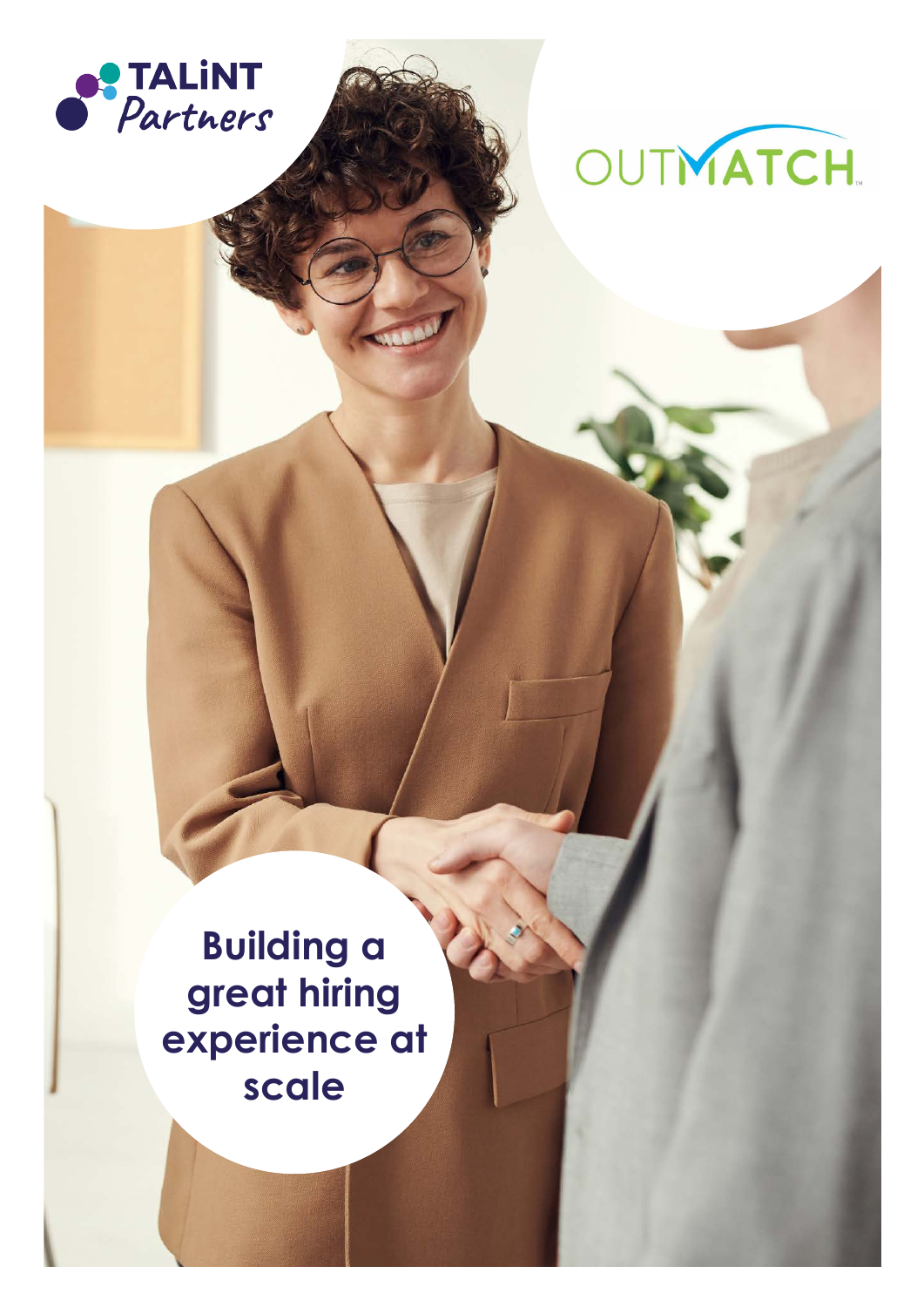## *Building a great hiring experience at scale*

It would be something of an understatement to say that the pandemic had brought about huge changes to the way technology is used in the workplace. The sudden shutdown of many physical workplaces in early 2020 led to an unprecedented digital transformation for many businesses.

As the country looks cautiously ahead to a return to partial normality, many firms are realising they now need to bring a similar level of agility to their recruitment efforts if they are going to be able to compete once the economy starts to reopen.

Chris Pateman, Senior Account Executive at OutMatch, believes this will lead many companies to revaluate their hiring processes to incorporate more technology. "Traditional hiring processes are in their nature rigid and inefficient," he told participants of a recent TALiNT Partners event.

"The reliance on manual steps means that if you suddenly have to hire at scale you need to either quickly scale up your own team, or quickly outsource and bed that oursourcer into your organisation."

Since its inception in 2015, OutMatch has helped many companies with high-volume recruitment needs and has evolved its own recruitment automation capabilities to create what it calls a 'hiring experience stack', a layer of assessments, video interviewing and reference checking that allows a more efficient recruitment process and provides a cohesive candidate journey, both pre- and post-hire.

Improving the candidate experience will be especially crucial for industries such as hospitality, which have had to reduce headcount due to the pandemic but are likely to have to hire again at speed.

As one HR Director from the hospitality industry commented: "How we go about getting people back into the business and how we go about selecting and recruiting is going to be a challenge because our competitors will be in similar positions to us and we are all going to be fighting for great talent."



**Joanne Christie Writer TALiNT Partners**



**Ken Brotherston Managing Director TALiNT Partners**

In preparation for this, he said the company was piloting talent optimisation software. "We are starting to look at how we use technology more to try and make better assessment decisions."

Another Resourcing Leader in the construction industry said: ''Given the mass volume of applications we receive, we are looking at upgrading our recruiting technology to help with some of the sifting that the team is having to do through CVs and applications and interviews. We are just doing far too many Teams interviews and the team is in need of a break''. This sentiment was echoed by a number of attendees.

#### **Impetus for change**

One upside of the pandemic is that it has facilitated positive change. At McDonald's, for example, Drue Hammond, Market Talent Lead, said: ''The relationship with franchisees is a crucial element of our business, we have worked together to improve virtual recruitment and on boarding. This has resulted in positive feedback all round and will form part of our thinking as to how our candidate experience continues to evolve.''

Will Hamilton, Chief Marketing Officer at OutMatch, pointed out that necessity had driven similar changes across other industries. "Financial services contact centres went remote, fast. Previously they said it couldn't be done for regulatory reasons but it happened because it had to."

#### **Culture 'conundrum'**

But the downside of all this rapid change is that some staff are struggling to adapt to the new ways of working. With existing employees it is perhaps easier to help people adjust to remote working as they are more familiar with an organisation's culture. But panellists reported that many new hires are struggling.

This has been a particular problem with graduates, said Mel Punch, Head of UK careers at Investec. "Our grads who we onboarded in September during lockdown, some of the feedback we get is that they don't feel connected, they don't understand the culture.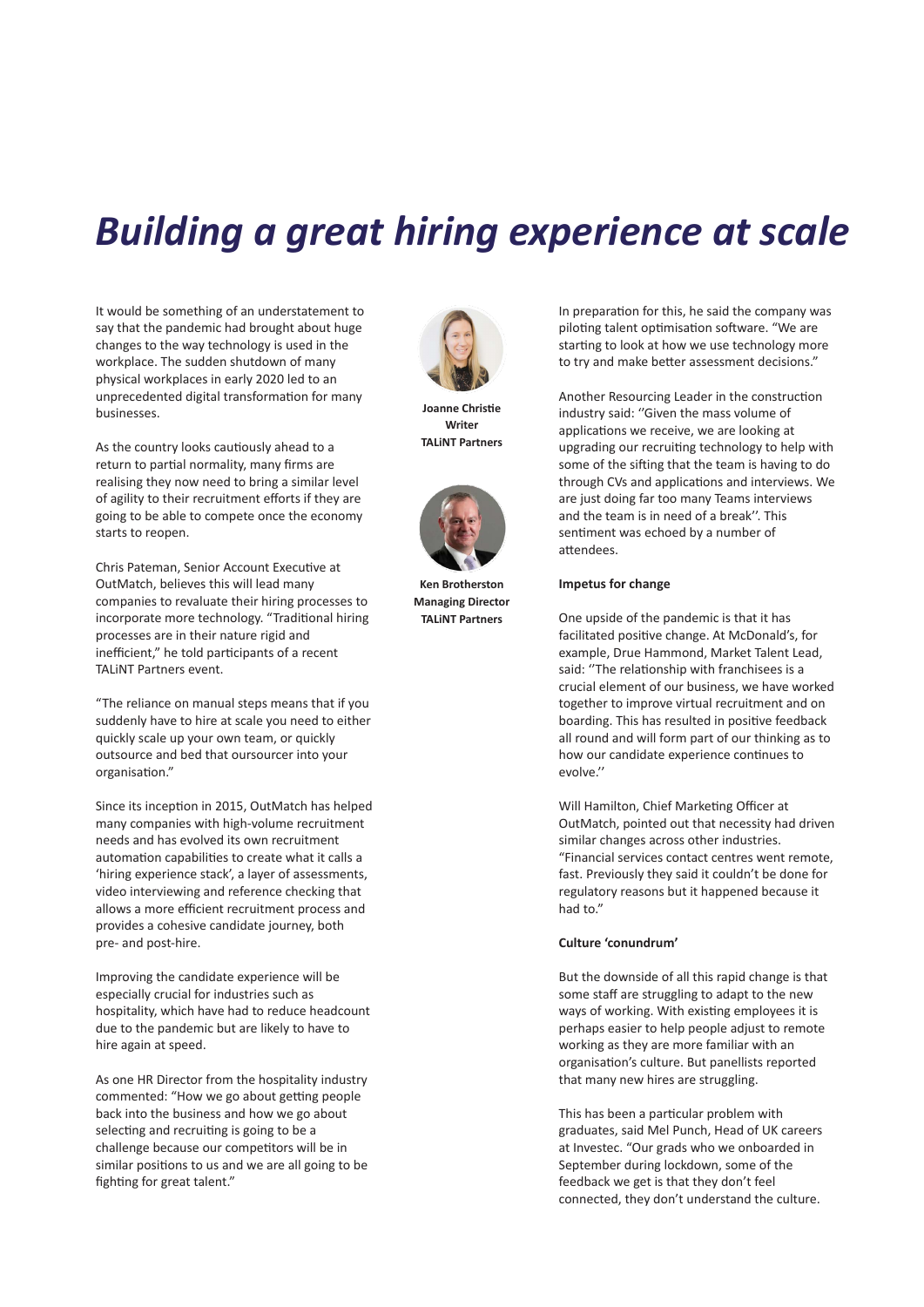

The conundrum at the moment is how you get them to feel they are part of Investec."

EY's Head of Student Recruitment James Gordanifar reported a similar problem with the 1,000 graduates and apprentices the firm had taken on last September.

At Thames Water, Head of Resourcing Ben Gledhill said the company had implemented chat bots to try to overcome some of the issues.

"One thing that we noticed is that anxiety has heightened with new starters so that is the reason why we bought in automation. We now have a 24/7 comms capability with all our new starters so rather than stressing on a Saturday or a Sunday and not being able to get through to anybody, people can ask questions about onboarding, our culture and our brand."

#### **The dreaded drop outs**

But while this type of technology will undoubtedly assist employee retention, it seems employers also need to go back a step further. One big problem reported by those on the panel was an increase in the number of candidates accepting a job but then dropping out before taking up their role.

The Chief People Officer from a tech services business agreed this was something that had become an increasing issue for them. They had added 5,000 new employees in the last year, and are seeing much higher levels of dropouts of acceptance than we ever saw previously."

Their response has been to create a 'preboarding team' which has made a huge difference in terms of getting people to join the business and not get cold feet between accepting and starting."

It seems there are a number of pain points in the hiring and onboarding processes and while technology can undoubtedly play a big role in overcoming these, there's also still a need for human intervention. Finding the right balance between the two will be a key challenge for recruiters in the coming year.

### **EQ over IQ**

The move to remote working hasn't just changed the way we recruit, it's also changed the skills needed in the modern workplace. People who thrived in an office environment haven't necessarily thrived in a remote working situation and this can be particularly problematic when it extends to a company's leaders.

"You can deliver a P&L and you could maybe previously have created a relationship with a client which was purely on a P&L basis, but what has really become apparent now is [we need] leaders who have real emotional intelligence and equally leaders who can create hope and leaders who can create a really clear vision and articulate where are we going and how are we going to get there," said Rachel Jones, Director of Talent, Engagement and OD at Sodexo.

A prime example of a leader not fitting this description was perhaps KPMG's UK chairman Bill Michael, who resigned recently after it was widely reported that he had told staff to "stop moaning" about working conditions during the pandemic in a virtual town hall meeting.

"He lacked EQ," commented another guest. "EQ is worth so much more than IQ right now."